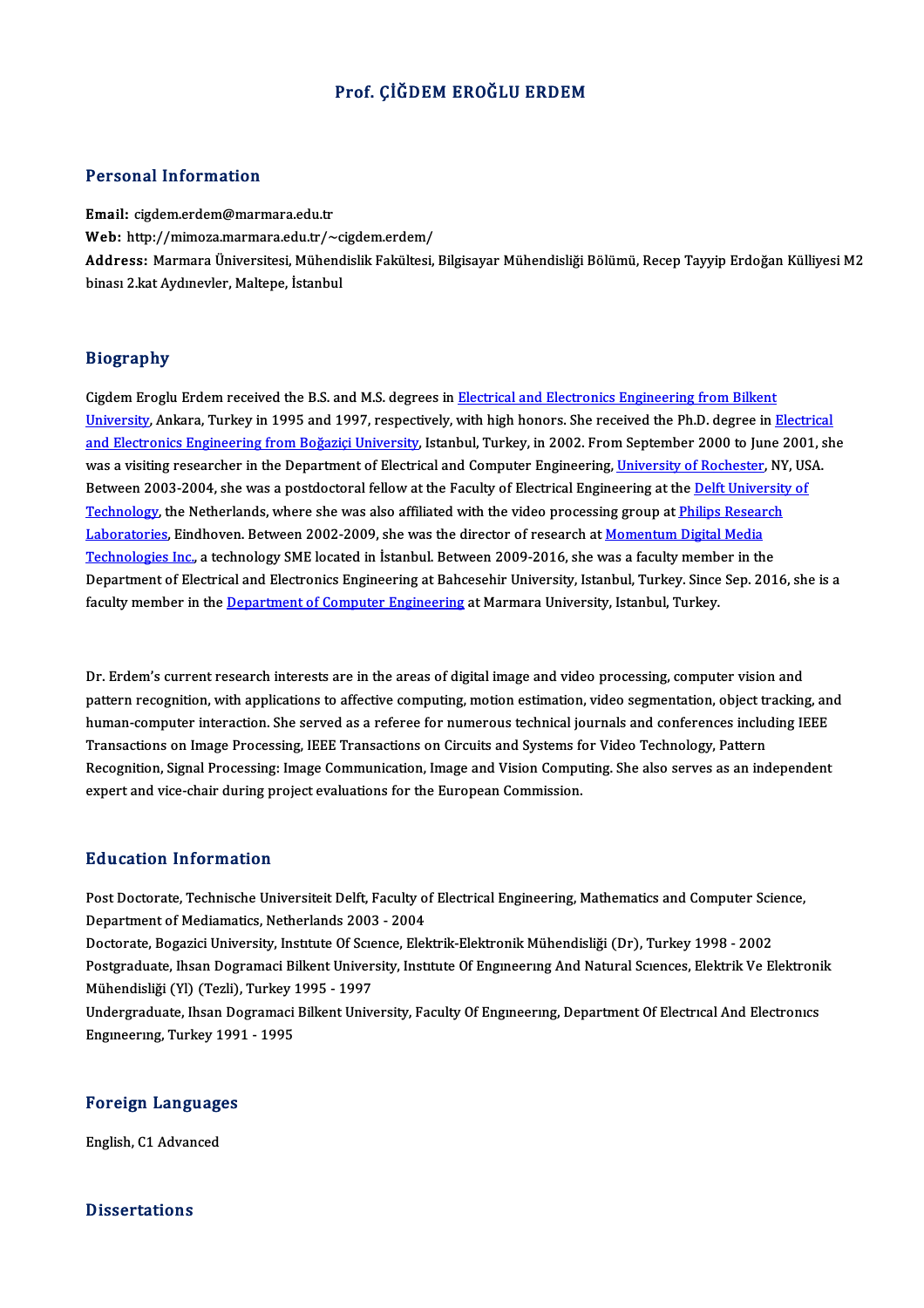Doctorate, Video Object Tracking with Feedback of Performance Measures, Bogazici University, Institute Of Science, 2002<br>Pestaneduate Subbivel Acquiney Image Pegistration with Application to Unsteadinese Connection, Ibaan D Doctorate, Video Object Tracking with Feedback of Performance Measures, Bogazici University, Institute Of Science,<br>Postgraduate, Subpixel Accuracy Image Registration with Application to Unsteadiness Correction, Ihsan Dogra Doctorate, Video Object Tracking with Feedback of Performance Measures, Bogazici University, Institut<br>Postgraduate, Subpixel Accuracy Image Registration with Application to Unsteadiness Correction, Ihsan<br>Bilkent University Bilkent University, Faculty Of Engineering, Department Of Electrical And Electronics Engineering, 1997<br>Research Areas

Research Areas<br>Image and Video Processing, Computer Vision, Artificial Intelligence, Computer Learning and Pattern Recognition,<br>Human Computer Interaction, Battern Becognition and Image Brocessing. 1000011 on 111 000<br>Image and Video Processing, Computer Vision, Artificial Intelligence, Com<sub>l</sub><br>Human Computer Interaction, Pattern Recognition and Image Processing Human Computer Interaction, Pattern Recognition and Image Processing<br>Academic Titles / Tasks

Academic Titles / Tasks<br>Professor, Marmara University, Faculty Of Engineering, Computer Engineering, 2016 - Continues<br>Professor, Pehsesohin University, Faculty Of Engineering, Department Of Electrical And Electronic Professor, Marmara University, Faculty Of Engineering, Computer Engineering, 2016 - Continues<br>Professor, Marmara University, Faculty Of Engineering, Department Of Electrical And Electronics Engineering, 2014 -<br>2016 Profes<br>Profes<br>2016 Professor, Bahcesehir University, Faculty Of Engıneering, Department Of Electrical And Electronics Eng<br>2016<br>Associate Professor, Bahcesehir University, Faculty Of Engineering And Natural Sciences, 2009 - 2014

Associate Professor, Bahcesehir University, Faculty Of Engineering And Natural Sciences, 2009 - 2014<br>Academic and Administrative Experience

Marmara University, Faculty of Engineering, 2016 - Continues Bahçeşehir Üniversitesi, Mühendislik Fakültesi, Elektrik-Elektronik Mühendisliği Bölümü, 2011 - 2013

### Courses

Numerical Methods, Undergraduate, 2020 - 2021 Sourbes<br>Numerical Methods, Undergraduate, 2020 - 2021<br>Pattern Recognition, Postgraduate, 2018 - 2019, 2020 - 2021<br>Engineering Breject II, Undergraduate, 2018 - 2019 Numerical Methods, Undergraduate, 2020 - 2021<br>Pattern Recognition, Postgraduate, 2018 - 2019, 202<br>Engineering Project II, Undergraduate, 2018 - 2019<br>Introduction to Mashine Learning, Undergraduate Pattern Recognition, Postgraduate, 2018 - 2019, 2020 - 2021<br>Engineering Project II, Undergraduate, 2018 - 2019<br>Introduction to Machine Learning, Undergraduate, 2019 - 2020<br>Engineering Project I, Undergraduate, 2019, 2020 Engineering Project II, Undergraduate, 2018 - 2019<br>Introduction to Machine Learning, Undergraduate, .<br>Engineering Project I, Undergraduate, 2019 - 2020<br>Multimadia Systems, Undergraduate, 2019 - 2020 Introduction to Machine Learning, Undergraduate,<br>Engineering Project I, Undergraduate, 2019 - 2020<br>Multimedia Systems , Undergraduate, 2019 - 2020<br>Digital Image Precessing, Pestgraduate, 2019 - 201 Engineering Project I, Undergraduate, 2019 - 2020<br>Multimedia Systems , Undergraduate, 2019 - 2020<br>Digital Image Processing, Postgraduate, 2018 - 2019<br>Electric Circuits, Undergraduate, 2017 - 2018 Multimedia Systems, Undergraduate, 2019 - 2020

### Advising Theses

Advising Theses<br>Eroğlu Erdem Ç., Kahraman N., Hybrid Face Recognition Under Adverse Conditions Using Appearance-based and<br>Dimamis Features of Facial Expressions, Destants, M.TASVIBAN(Student), 2022 rra viering i rreses<br>Eroğlu Erdem Ç., Kahraman N., Hybrid Face Recognition Under Adverse Condition<br>Dynamic Features of Facial Expressions, Doctorate, M.TAŞKIRAN(Student), 2022<br>Eneğlu Erdem C. Esse recognition using facial Dynamic Features of Facial Expressions, Doctorate, M.TAŞKIRAN(Student), 2022<br>Eroğlu Erdem Ç., Face recognition using facial dynamics of emotional expressions, Postgraduate, Z.NUR(Student), 2021

Dynamic Features of Facial Expressions, Doctorate, M.TAŞKIRAN(Student), 2022<br>Eroğlu Erdem Ç., Face recognition using facial dynamics of emotional expressions, Postgraduate, Z.NUR(Student), 2021<br>Eroğlu Erdem Ç., Detection o Eroğlu Erdem Ç., Face recognition using facial dynamics of emotional expressions, Postgraduate, Z.NUR(Student), 2021<br>Eroğlu Erdem Ç., Detection of presentation attacks for face recognition systems, Postgraduate, M.FATİH(St Eroğlu Erdem Ç., Detection of presentation attacks for fa<br>Eroğlu Erdem Ç., Erdem A. T. , Curriculum and active self<br>recognition, Postgraduate, B.BÜYÜKTAŞ(Student), 2020<br>Enağlu Erdem C. A Componstive Study of Deep Learning Eroğlu Erdem Ç., Erdem A. T. , Curriculum and active self-paced learning with minimum sparse reconstruction for face<br>recognition, Postgraduate, B.BÜYÜKTAŞ(Student), 2020<br>Eroğlu Erdem Ç., A Comparative Study of Deep Learnin

recognition, Postgraduate, B.BÜYÜKTAŞ(Student),<br>Eroğlu Erdem Ç., A Comparative Study of Deep Lea<br>Conditions, Postgraduate, G.PALA(Student), 2019<br>EROĞLU ERDEM G. Fasial age estimation, Postgrad Eroğlu Erdem Ç., A Comparative Study of Deep Learning Based Face Recognition Algo:<br>Conditions, Postgraduate, G.PALA(Student), 2019<br>EROĞLU ERDEM Ç., Facial age estimation, Postgraduate, F.BALARABE(Student), 2017<br>EROĞLU ERDE

Conditions, Postgraduate, G.PALA(Student), 2019<br>EROĞLU ERDEM Ç., Facial age estimation, Postgraduate, F.BALARABE(Student), 2017<br>EROĞLU ERDEM Ç., Affect recognition based on key frame selection from video, Postgraduate, M.K EROĞLU ERDEM Ç., Facial age estimation, Postgraduate, F.BALARABE(Student), 2017<br>EROĞLU ERDEM Ç., Affect recognition based on key frame selection from video, Postgraduate, M.K<br>2016<br>EROĞLU ERDEM Ç., Audio-visual affect recog EROĞLU ERDEM Ç., Affect recognition based on key frame selection from video, Postgraduate, M.K.<br>2016<br>EROĞLU ERDEM Ç., Audio-visual affect recognition, Postgraduate, S.ZHALEHPOUR(Student), 2014<br>EROĞLU ERDEM Ç. A.ra astad au

EROĞLU ERDEM Ç., A re-acted audio-visual affective Turkish database, Postgraduate, O.ÖNDER(Student), 2014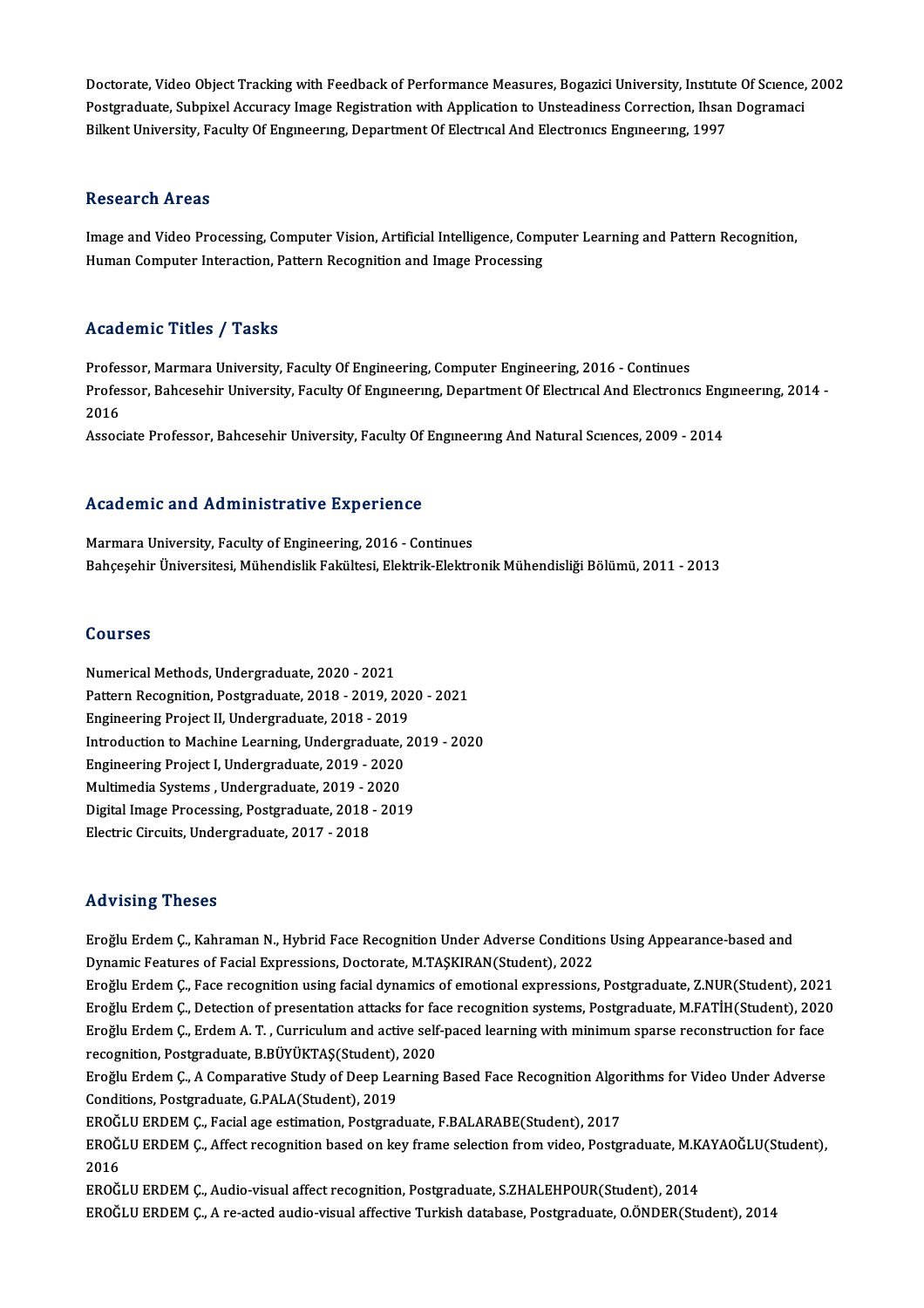EROĞLU ERDEM Ç., A video surveillance system for detection of potentially dangerous events in underground railway<br>Stations Pestanedusta M Al I(Student), 2012 EROĞLU ERDEM Ç., A video surveillance syste<br>stations, Postgraduate, M.ALİ(Student), 2013<br>EROĞLU ERDEM G. Jacıtial sensen fusion for EROĞLU ERDEM Ç., A video surveillance system for detection of potentially dangerous events in undergretial sensor<br>stations, Postgraduate, M.ALİ(Student), 2013<br>EROĞLU ERDEM Ç., Inertial sensor fusion for 3D camera tracking, stations, Postgraduate, M.ALİ(Student), 2013<br>EROĞLU ERDEM Ç., Inertial sensor fusion for 3D camera tracking, Postgraduate, N.ÖZER(Student), 2012<br>EROĞLU ERDEM Ç., Face detection and facial expression recognition using momen EROĞLU ERDEM C., Inertial sensor fusion for 3D camera tracking, Postgraduate, N.ÖZER(Student), 2012 EROĞLU ERDEM Ç., Automatic extraction of affective multimodal face videos, Postgraduate, C.KANSIN(Student), 2012 A.KARAALİ(Student), 2012<br>EROĞLU ERDEM Ç., Automatic extraction of affective multimodal face videos, Postgraduate, C.KANSIN(Student<br>EROĞLU ERDEM Ç., Affect recognition from facial expressions for human-computer interaction,

EROĞLU ERDEM Ç., Automat<br>EROĞLU ERDEM Ç., Affect re<br>S.ULUKAYA(Student), 2011 S.ULUKAYA(Student), 2011<br>Jury Memberships

**Jury Memberships<br>Appointment Academic Staff, Appointment Academic Staff, Marmara Üniversitesi, August, 2019<br>Asseriste Brefessor Fram, Asseriste Brefessor Fram, Vildy Telmik Üniversitesi, July, 2019** yary Trommorumpu<br>Appointment Academic Staff, Appointment Academic Staff, Marmara Üniversitesi, August, 2<br>Associate Professor Exam, Associate Professor Exam, Yıldız Teknik Üniversitesi, July, 2019<br>Anneintment Academic Staff Associate Professor Exam, Associate Professor Exam, Yıldız Teknik Üniversitesi, July, 2019<br>Appointment Academic Staff, Appointment Academic Staff, Boğaziçi Üniversitesi, February, 2018 Appointment Academic Staff, Appointment Academic Staff, İstanbul Teknik Üniversitesi, February, 2017

# Appointment Academic Starr, Appointment Academic Starr, Istanbul Teknik Universitesi, Pebru<br>Articles Published in Journals That Entered SCI, SSCI and AHCI Indexes

- Tricles Published in Journals That Entered SCI, SSCI and AHCI Index<br>I. Do Thickening Agents Used in Dysphagia Diet Affect Drug Bioavailability?<br>ILGAZE TIMURS S. Friem G.G. NEMITUE EROČLUERDEM G.EROČLUH. GÖL ILGAZ F., TİMUR S. S., Eylem C. C., NEMUTLU E., EROĞLU ERDEM Ç., EROĞLU H., GÖKMEN ÖZEL H.<br>ILGAZ F., TİMUR S. S., Eylem C. C., NEMUTLU E., EROĞLU ERDEM Ç., EROĞLU H., GÖKMEN ÖZEL H.<br>EUROPEAN IQUPNAL OF PHARMACEUTICAL SCIEN Do Thickening Agents Used in Dysphagia Diet Affect Drug Bioavailability?<br>ILGAZ F., TİMUR S. S. , Eylem C. C. , NEMUTLU E., EROĞLU ERDEM Ç., EROĞLU H., GÖKMEN ÖZEL<br>EUROPEAN JOURNAL OF PHARMACEUTICAL SCIENCES, vol.174, 2022 EUROPEAN JOURNAL OF PHARMACEUTICAL SCIENCES, vol.174, 2022 (Journal Indexed in SCI)
- II. Consensus and stacking based fusion and survey of facial feature point detectors JOURNAL OF AMBIENT INTELLIGENCE AND HUMANIZED COMPUTING, vol.0, no.0, 2022 (Journal Indexed in SCI<br>Expanded) Ulukaya S., Sandıkçı E. N., Eroğlu Erdem Ç. JOURNAL OF AMBIENT INTELLIGENCE AND HUMANIZED COMPUTING, vol.0, no.0, 2022 (Journal Indexed<br>Expanded)<br>III. Heart rate estimation from facial videos using nonlinear mode decomposition and improved<br>consistency sheek
- Expanded)<br>Heart rate estimat:<br>consistency check<br>Demireren H. Ereğlu Heart rate estimation from<br>consistency check<br>Demirezen H., Eroğlu Erdem Ç.<br>SICNAL IMACE AND VIDEO PR. consistency check<br>Demirezen H., Eroğlu Erdem Ç.<br>SIGNAL IMAGE AND VIDEO PROCESSING, vol.15, no.7, pp.1415-1423, 2021 (Journal Indexed in SCI)<br>Presentation Attack Detection for Ease Besegnition using Bernate Photoplethysmogr

Demirezen H., Eroğlu Erdem Ç.<br>SIGNAL IMAGE AND VIDEO PROCESSING, vol.15, no.7, pp.1415-1423, 2021 (Journal Indexed in SCI)<br>IV. Presentation Attack Detection for Face Recognition using Remote Photoplethysmography and<br>Ca SIGNAL IMAGE AN<mark>I</mark><br>Presentation Atta<br>Cascaded Fusion Presentation Attack Detection<br>Cascaded Fusion<br>Gündoğar M. F. , Eroğlu Erdem Ç.<br>Turkiah Journal Of Electrical Engi

Gündoğar M.F., Eroğlu Erdem Ç.

Cascaded Fusion<br>Gündoğar M. F. , Eroğlu Erdem Ç.<br>Turkish Journal Of Electrical Engineering And Computer Sciences, vol.20, pp.3240-3258, 2021 (Journal Indexed in<br>SCI Expanded) Turkish Journal Of Electrical Engineering And Computer Sciences, vol.20, pp.3240-3258, 2021 (Journal Indexed in<br>SCI Expanded)<br>V. Hybrid face recognition under adverse conditions using appearance-based and dynamic features

SCI Expanded)<br>Hybrid face recog<br>smile expression<br>TASVIPAN M. KAHE Hybrid face recognition under adverse cond<br>smile expression<br>TAŞKIRAN M., KAHRAMAN N., EROĞLU ERDEM Ç.<br>IET PIOMETPICS vol 10 no 1 nn 99 115 2921 G smile expression<br>TAŞKIRAN M., KAHRAMAN N., EROĞLU ERDEM Ç.<br>IET BIOMETRICS, vol.10, no.1, pp.99-115, 2021 (Journal Indexed in SCI)<br>Fase resegnition: Best, present and future (e review)

- TAŞKIRAN M., KAHRAMAN N., EROĞLU ERDEM Ç.<br>IET BIOMETRICS, vol.10, no.1, pp.99-115, 2021 (Journal Inde:<br>VI. Face recognition: Past, present and future (a review)<br>TAŞKIRAN M., KAHRAMAN N., EROĞLU ERDEM Ç. IET BIOMETRICS, vol.10, no.1, pp.99-115, 2021 (Jo<br>Face recognition: Past, present and future (<br>TAŞKIRAN M., KAHRAMAN N., EROĞLU ERDEM Ç.<br>DICITAL SICNAL PROCESSING vol.106, 2020 (Jou Face recognition: Past, present and future (a review)<br>TAŞKIRAN M., KAHRAMAN N., EROĞLU ERDEM Ç.<br>DIGITAL SIGNAL PROCESSING, vol.106, 2020 (Journal Indexed in SCI)<br>PAIIM 1. A Spontaneous Audio Vieuel Ease Database of Affect
- VII. BAUM-1: A Spontaneous Audio-Visual Face Database of Affective and Mental States<br>Zhalehpour S., Onder O., Akhtar Z., Erdem C. DIGITAL SIGNAL PROCESSING, vol.106, 2020<br>BAUM-1: A Spontaneous Audio-Visual I<br>Zhalehpour S., Onder O., Akhtar Z., Erdem Ç.<br>JEEE TRANSACTIONS ON AEEECTIVE COMPL BAUM-1: A Spontaneous Audio-Visual Face Database of Affective and Mental States<br>Zhalehpour S., Onder O., Akhtar Z., Erdem Ç.<br>IEEE TRANSACTIONS ON AFFECTIVE COMPUTING, vol.8, no.3, pp.300-313, 2017 (Journal Indexed in SCI)<br> Zhalehpour S., Onder O., Akhtar Z., Erdem Ç.<br>IEEE TRANSACTIONS ON AFFECTIVE COMPUTING, vol.8, no.3, pp.300-313, 2017 (Jour<br>VIII. Multimodal emotion recognition based on peak frame selection from video<br><sup>7</sup>halehnour S. Altha
- **IEEE TRANSACTIONS ON AFFECTI<br>Multimodal emotion recognitic<br>Zhalehpour S., Akhtar Z., Erdem Ç.<br>SICNAL IMACE AND VIDEO PROCE** Multimodal emotion recognition based on peak frame selection from video<br>Zhalehpour S., Akhtar Z., Erdem Ç.<br>SIGNAL IMAGE AND VIDEO PROCESSING, vol.10, no.5, pp.827-834, 2016 (Journal Indexed in SCI)<br>PAIIM 2.0.0 multilingual
- Zhalehpour S., Akhtar Z., Erdem Ç.<br>SIGNAL IMAGE AND VIDEO PROCESSING, vol.10, no.5, pp.827-834, 2<br>IX. BAUM-2: a multilingual audio-visual affective face database<br>Erdem Ç., Turan C., Aydin Z. SIGNAL IMAGE AND VIDEO<br><mark>BAUM-2: a multilingual</mark> a<br>Erdem Ç., Turan C., Aydin Z.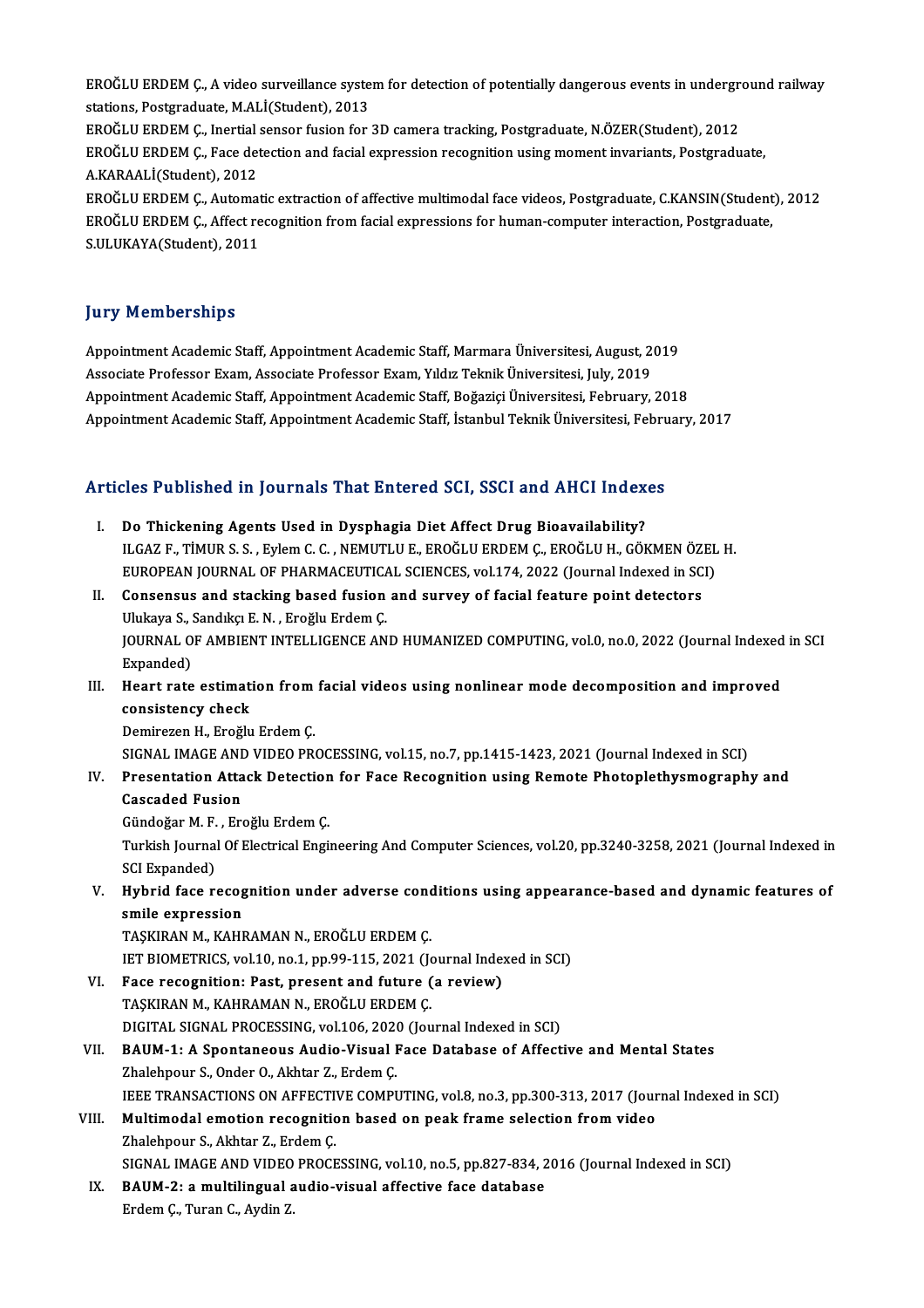MULTIMEDIA TOOLS AND APPLICATIONS, vol.74, no.18, pp.7429-7459, 2015 (Journal Indexed in SCI)<br>Coussian mixture model based estimation of the noutral fase shape for emation recognitio MULTIMEDIA TOOLS AND APPLICATIONS, vol.74, no.18, pp.7429-7459, 2015 (Journal Indexed in SCI)<br>X. Gaussian mixture model based estimation of the neutral face shape for emotion recognition MULTIMEDIA TOOLS<br>Gaussian mixture<br>Ulukaya S., Erdem Ç.<br>DICITAL SICNAL PR X. Gaussian mixture model based estimation of the neutral face shape for emotion recognition<br>Ulukaya S., Erdem C. Ulukaya S., Erdem Ç.<br>DIGITAL SIGNAL PROCESSING, vol.32, pp.11-23, 2014 (Journal Indexed in SCI)<br>XI. Formant position based weighted spectral features for emotion recognition<br>Regiont F. Ergin E. Erdem C. Erdem A. T. DIGITAL SIGNAL PROCESSING, vol.32, pp.11-23, 2014 (Journal Indexed in SCI)<br>Formant position based weighted spectral features for emotion recog<br>Bozkurt E., Erzin E., Erdem C., Erdem A. T. Formant position based weighted spectral features for emotion recogn<br>Bozkurt E., Erzin E., Erdem Ç., Erdem A. T.<br>SPEECH COMMUNICATION, vol.53, pp.1186-1197, 2011 (Journal Indexed in SCI)<br>Seene representation technologies f SPEECH COMMUNICATION, vol.53, pp.1186-1197, 2011 (Journal Indexed in SCI)<br>XII. Scene representation technologies for 3DTV - A survey SPEECH COMMUNICATION, vol.53, pp.1186-1197, 2011 (Journal Indexed in SCI)<br>Scene representation technologies for 3DTV - A survey<br>Alatan A. A. , Yemez Y., Gueduekbay U., Zabulis X., Mueller K., Erdem Ç., Weigel C., Smolic A. IEEE TRANSACTIONS ON CIRCUITS AND SYSTEMS FOR VIDEO TECHNOLOGY, vol.17, no.11, pp.1587-1605, 2007<br>(Journal Indexed in SCI) Alatan A. A. , Yemez Y., Gu<br>IEEE TRANSACTIONS ON<br>(Journal Indexed in SCI)<br>Video object sogmants IEEE TRANSACTIONS ON CIRCUITS AND SYSTEMS FOR VIDEO TECHNOLOGY, v<br>(Journal Indexed in SCI)<br>XIII. Video object segmentation and tracking using region-based statistics<br>Frdem C (Journal)<br>Video ol<br>Erdem Ç.<br>SICNAL B Video object segmentation and tracking using region-based statistics<br>Erdem Ç.<br>SIGNAL PROCESSING-IMAGE COMMUNICATION, vol.22, no.10, pp.891-905, 2007 (Journal Indexed in SCI)<br>Music driver real time 3D sensert simulation Erdem Ç.<br>SIGNAL PROCESSING-IMAGE COMMUNICATION, vol.<br>XIV. Music driven real-time 3D concert simulation SIGNAL PROCESSING-IMAGE COMMUNICATION, vo<br>Music driven real-time 3D concert simulation<br>Yilmaz E., Cetin Y. Y. , Erdem C., Erdem T., Ozkan M.<br>MIU TIMEDIA CONTENT REPRESENTATION CLASS MULTIMEDIA CONTENT REPRESENTATION, CLASSIFICATION AND SECURITY, vol.4105, pp.379-386, 2006 (Journal<br>Indexed in SCI) Yilmaz E., Cetin Y. Y., Erdem C., Erdem T., Ozkan M. MULTIMEDIA CONTENT REPRESENTATION, CLASSIFICATION AND SECURITY, vol.410!<br>Indexed in SCI)<br>XV. Temporal stabilization of video object segmentation for 3D-TV applications<br>Frdam C. Ernst E. Badart A. Handriks E. Indexed in SCI)<br>Temporal stabilization of video obje<br>Erdem Ç., Ernst F., Redert A., Hendriks E.<br>SICNAL PROCESSING IMAGE COMMUNIC Temporal stabilization of video object segmentation for 3D-TV applications<br>Erdem Ç., Ernst F., Redert A., Hendriks E.<br>SIGNAL PROCESSING-IMAGE COMMUNICATION, vol.20, no.2, pp.151-167, 2005 (Journal Indexed in SCI)<br>Performan Erdem Ç., Ernst F., Redert A., Hendriks E.<br>SIGNAL PROCESSING-IMAGE COMMUNICATION, vol.20, no.2, pp.151-167, 20<br>XVI. Performance measures for video object segmentation and tracking<br>Erdem Ç., Sankur B., Tekalp A. SIGNAL PROCESSING-IMAGE (<br>Performance measures for<br>Erdem Ç., Sankur B., Tekalp A.<br>IEEE TRANSACTIONS ON IMAG Performance measures for video object segmentation and tracking<br>Erdem Ç., Sankur B., Tekalp A.<br>IEEE TRANSACTIONS ON IMAGE PROCESSING, vol.13, no.7, pp.937-951, 2004 (Journal Indexed in SCI)<br>Video object tracking with foodb XVII. Video object tracking with feedback of performance measures IEEE TRANSACTIONS ON IMA<br>**Video object tracking with<br>Erdem Ç., Tekalp A., Sankur B.**<br>IEEE TRANSACTIONS ON CIRC IEEE TRANSACTIONS ON CIRCUITS AND SYSTEMS FOR VIDEO TECHNOLOGY, vol.13, no.4, pp.310-324, 2003<br>(Journal Indexed in SCI) Erdem C., Tekalp A., Sankur B. IEEE TRANSACTIONS ON CIRCUITS AND SYSTEMS FOR VIDEO TECHNOLOGY, vol.13, r<br>(Journal Indexed in SCI)<br>XVIII. Motion estimation in the frequency domain using fuzzy c-planes clustering<br>Redom C. Karabulut C. Vanmer E. Anarim F. (Journal Indexed in SCI)<br>Motion estimation in the frequency don<br>Erdem Ç., Karabulut G., Yanmaz E., Anarim E.<br>IEEE TRANSACTIONS ON IMACE PROCESSIN Erdem Ç., Karabulut G., Yanmaz E., Anarim E.<br>IEEE TRANSACTIONS ON IMAGE PROCESSING, vol.10, no.12, pp.1873-1879, 2001 (Journal Indexed in SCI) Erdem Ç., Karabulut G., Yanmaz E., Anarim E.<br>IEEE TRANSACTIONS ON IMAGE PROCESSING, vol.10, no.12, pp.1873-1879, 2001 (Journal Indexed in SCI)<br>XIX. An illumination invariant algorithm for subpixel accuracy image stabil IEEE TRANSACTIONS ON<br>An illumination invari<br>2 video compression<br>Endem C. Endem A **An illumination in<br>2 video compress<br>Erdem Ç., Erdem A.<br>SICNAL PROCESSIN** 2 video compression<br>Erdem Ç., Erdem A.<br>SIGNAL PROCESSING-IMAGE COMMUNICATION, vol.16, no.9, pp.837-857, 2001 (Journal Indexed in SCI)

## Books&Book Chapters

- I. Adaptive Facial Recognition under Aging Effect Akhtar Z., Ahmed A., Eroğlu Erdem Ç., Foresti L. G. Adaptive Facial Recognition under Aging Effect<br>Akhtar Z., Ahmed A., Eroğlu Erdem Ç., Foresti L. G.<br>in: Adaptive Biometric Systems: Recent Advances and Challenges, Advances in Computer Vision and Pattern<br>Becognition A. Batt Akhtar Z., Ahmed A., Eroğlu Erdem Ç., Foresti L. G.<br>in: Adaptive Biometric Systems: Recent Advances and Challenges, Advances in Computer Vision and<br>Recognition, A. Rattani,F. Roli,E. Granger, Editor, Springer, London/Berli in: Adaptive Biometric Systems: Recent Advances and Challenges, Advances in Computer Vision and Pattern<br>Recognition, A. Rattani,F. Roli,E. Granger, Editor, Springer, London/Berlin , Berlin, pp.97-117, 2015<br>II. Video Object
- Recognition, A. Ratt<br>Video Object Seg<br>EROĞLU ERDEM Ç.<br>Lambart Asadamia Video Object Segmentation and 1<br>EROĞLU ERDEM Ç.<br>Lambert Academic Publishing, 2010

# Lambert Academic Publishing, 2010<br>Refereed Congress / Symposium Publications in Proceedings efereed Congress / Symposium Publicat<br>I. Curriculum Learning for Face Recognition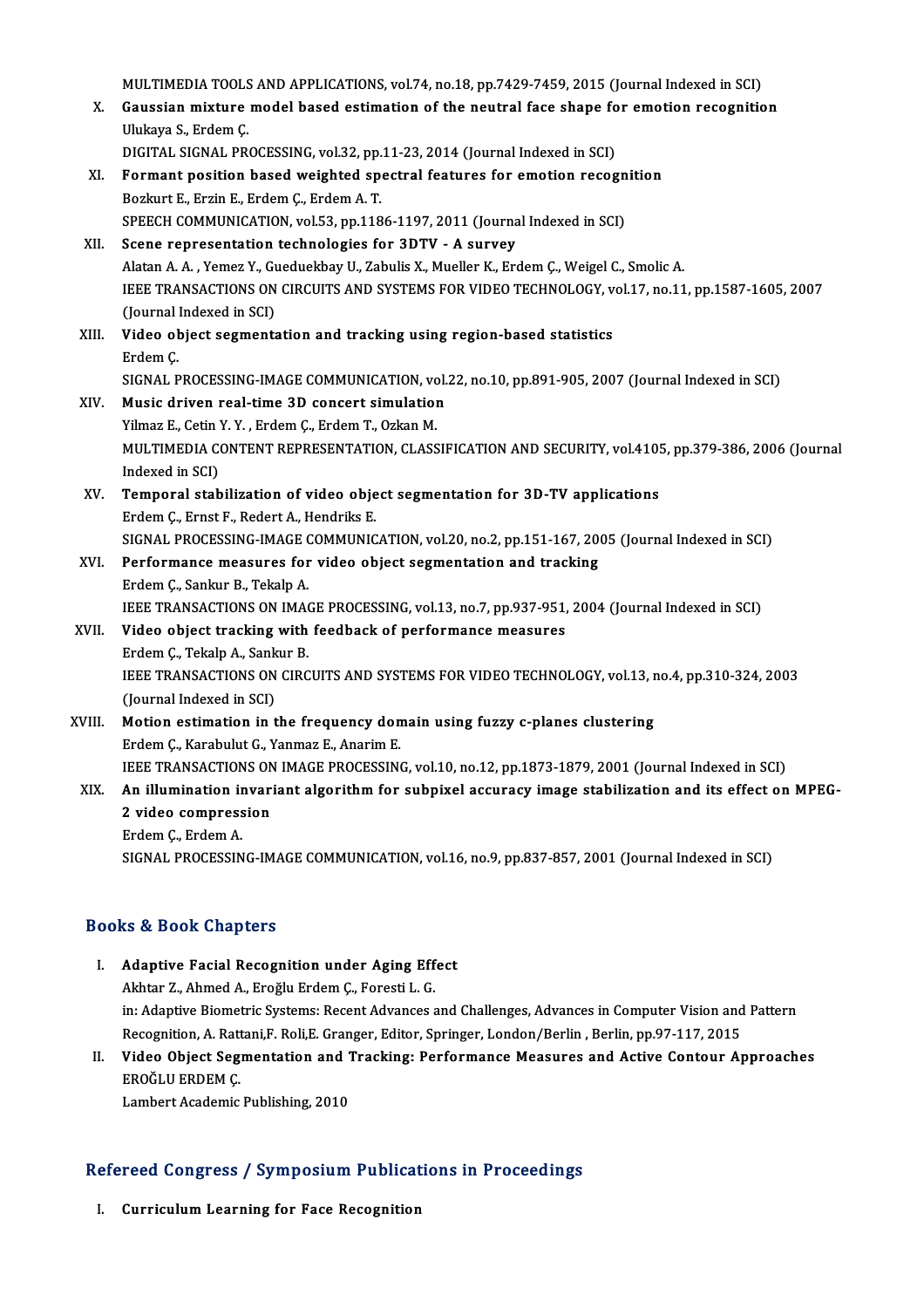BüyüktaşB.,EroğluErdemÇ.,ErdemA.T.

Büyüktaş B., Eroğlu Erdem Ç., Erdem A. T.<br>European Signal Processing Conference (EUSIPCO 2000), Amsterdam, Netherlands, 18 - 21 January 2021, pp.1-4<br>Petestian of Procentation Attacks in Ease Pesegnition Systems with Nen-se

## II. Detection of Presentation Attacks in Face Recognition Systems with Non-contact<br>Photoplethysmography

European Signal Processing<br>Detection of Presentation<br>Photoplethysmography<br>Cündoğan M.E. Enoğlu Ex

Gündoğar M.F., Eroğlu Erdem Ç.

IEEE Signal Processing and Applications Conference (SIU), Gaziantep, Turkey, 5 - 07 October 2020, pp.1-4

## Gündoğar M. F. , Eroğlu Erdem Ç.<br>IEEE Signal Processing and Applications Conference (SIU), Gaziantep, Turkey, 5 - 07 October 2020, pp.1-4<br>III. Performance Comparison of Deep Learning Based Face Identification Methods f **IEEE Signal Processing<br>Performance Compa<br>Adverse Conditions** Performance Compar<br>Adverse Conditions<br>Pala G., Eroğlu Erdem Ç.<br>International Conference

Adverse Conditions<br>Pala G., Eroğlu Erdem Ç.<br>International Conference on Signal-Image Technology and Internet Based Systems (SITIS), , Naples, Italy, 26 - 29 Pala G., Eroğlu Erdem Ç.<br>International Conference<br>November 2019, pp.1-4<br>Face Pecesnition Hein International Conference on Signal-Image Technology and Internet Based System<br>November 2019, pp.1-4<br>IV. Face Recognition Using Dynamic Features Extracted from Smile Videos<br>TASVIPAN M. Killiagh: M. KAHPAMAN N. EPOČLU EPDEM

- November 2019, pp.1-4<br>IV. Face Recognition Using Dynamic Features Extracted from Smile Videos<br>TAŞKIRAN M., Killioglu M., KAHRAMAN N., EROĞLU ERDEM Ç. Face Recognition Using Dynamic Features Extracted from Smile Videos<br>TAŞKIRAN M., Killioglu M., KAHRAMAN N., EROĞLU ERDEM Ç.<br>2019 IEEE International Symposium on INnovations in Intelligent SysTems and Applications (INISTA), TAŞKIRAN M., Killioglu M.,<br>2019 IEEE International S.<br>Bulgaria, 3 - 05 July 2019<br>A Companison of Fasial
- 2019 IEEE International Symposium on INnovations in Intelli<br>Bulgaria, 3 05 July 2019<br>V. A Comparison of Facial Landmark Detection Methods<br>Sanduar E.N. Exağlu Endam C. Ululrava S. Bulgaria, 3 - 05 July 2019<br>V. A Comparison of Facial Landmark Detection Methods<br>Sandıkçı E.N., Eroğlu Erdem Ç., Ulukaya S. A Comparison of Facial Landmark Detection Methods<br>Sandıkçı E. N. , Eroğlu Erdem Ç., Ulukaya S.<br>IEEE 26th Signal Processing and Communications Applications Conference (SIU), İzmir, Turkey, 2 - 05 May 2018<br>REMOTE RHOTORI ETH Sandıkçı E. N. , Eroğlu Erdem Ç., Ulukaya S.<br>IEEE 26th Signal Processing and Communications Applications Conference (SIU), İzmir, Turk<br>VI. REMOTE PHOTOPLETHYSMOGRAPHY USING NONLINEAR MODE DECOMPOSITION<br>Deminaran H. Erağlu

IEEE 26th Signal Processing an<br>REMOTE PHOTOPLETHYSMO<br>Demirezen H., Eroğlu Erdem Ç.<br>IEEE International Conference

Demirezen H., Eroğlu Erdem Ç.

VI. REMOTE PHOTOPLETHYSMOGRAPHY USING NONLINEAR MODE DECOMPOSITION<br>Demirezen H., Eroğlu Erdem Ç.<br>IEEE International Conference on Acoustics, Speech and Signal Processing (ICASSP), Calgary, Canada, 15 - 20 April<br>2018, pp.10 IEEE International Conference on Acoustics, Speech and Sig<br>2018, pp.1060-1064<br>VII. An Overview of Non-contact Photoplethysmography<br>Demireren H. Ereğlu Erdem C

# 2018, pp.1060-1064<br>**An Overview of Non-contac**<br>Demirezen H., Eroğlu Erdem Ç.<br><sup>IEEE 25th</sub> Signal Processing an</sup>

An Overview of Non-contact Photoplethysmography<br>Demirezen H., Eroğlu Erdem Ç.<br>IEEE 25th Signal Processing and Applications Conference (SIU), Antalya, Turkey, 18 - 20 May 2017<br>Piemetris template undate under fesial asing

# Demirezen H., Eroğlu Erdem Ç.<br>IEEE 25th Signal Processing and Applications Confe:<br>VIII. Biometric template update under facial aging<br>Akhtar Z., Ahmed A., Erdem C., Foresti G. L. IEEE 25th Signal Processing and Application<br>Biometric template update under facial<br>Akhtar Z., Ahmed A., Erdem Ç., Foresti G. L.

2014 IEEE Symposium Series on Computational Intelligence, IEEE SSCI 2014 - 2014 IEEE Symposium on Akhtar Z., Ahmed A., Erdem Ç., Foresti G. L.<br>2014 IEEE Symposium Series on Computational Intelligence, IEEE SSCI 2014 - 2014 IEEE Symposium on<br>Computational Intelligence in Biometrics and Identity Management, CIBIM 2014, F 2014 IEEE Symposium Series or<br>Computational Intelligence in Bi<br>9 - 12 December 2014, pp.9-15<br>Affect Becognition using Key Computational Intelligence in Biometrics and Identity Management, CIBIM 2014, Florida, United State<br>9 - 12 December 2014, pp.9-15<br>IX. Affect Recognition using Key Frame Selection based on Minimum Sparse Reconstruction<br>Vavo

# 9 - 12 December 2014, pp.9-15<br>IX. Affect Recognition using Key Frame Selection based on Minimum Sparse Reconstruction<br>Kayaoglu M., Erdem C. Affect Recognition using Key Frame Selection based on Minimum Sparse Reconstruction<br>Kayaoglu M., Erdem Ç.<br>2015 ACM International Conference on Multimodal Interaction, Washington, United States Of America, 9 - 13<br>Navamber 2

Kayaoglu M., Erdem Ç.<br>2015 ACM International Confe<br>November 2015, pp.519-524<br>Multimodal Emotion Bosse 2015 ACM International Conference on Multimodal Interaction, Washington, Unit<br>November 2015, pp.519-524<br>X. Multimodal Emotion Recognition with Automatic Peak Frame Selection<br>Zhalahnaur S. Althar Z. Erdam G.

# November 2015, pp.519-524<br>Multimodal Emotion Recogniti<br>Zhalehpour S., Akhtar Z., Erdem Ç.<br>IEEE International Sumnesium on

Multimodal Emotion Recognition with Automatic Peak Frame Selection<br>Zhalehpour S., Akhtar Z., Erdem Ç.<br>IEEE International Symposium on Innovations in Intelligent Systems and Applications (INISTA), Alberobello, Italy,<br>22 - 2 Zhalehpour S., Akhtar Z., Erdem<br>IEEE International Symposium<br>23 - 25 June 2014, pp.116-121<br>A Mathod for Extraction of IEEE International Symposium on Innovations in Intelligent Systems and Applications<br>23 - 25 June 2014, pp.116-121<br>XI. A Method for Extraction of Affective Audio-Visual Facial Clips from Movies<br>Turan C. Kansin C. Zhalabnour

23 - 25 June 2014, pp.116-121<br>XI. A Method for Extraction of Affective Audio-Visual Facial Clips from Movies<br>Turan C., Kansin C., Zhalehpour S., Aydin Z., Erdem C. A Method for Extraction of Affective Audio-Visual Facial Clips from Movies<br>Turan C., Kansin C., Zhalehpour S., Aydin Z., Erdem Ç.<br>21st Signal Processing and Communications Applications Conference (SIU), CYPRUS, 24 - 26 Apr

## XII. A Turkish Audio-Visual Emotional Database<br>Onder O., Zhalehpour S., Erdem C.

21st Signal Processing and Commi<br>A Turkish Audio-Visual Emotio<br>Onder O., Zhalehpour S., Erdem Ç.<br>21st Signal Processing and Commi

21st Signal Processing and Communications Applications Conference (SIU), CYPRUS, 24 - 26 April 2013

Onder O., Zhalehpour S., Erdem Ç.<br>21st Signal Processing and Communications Applications Conference (SIU), CYPRUS<br>XIII. Auto-Detection of Unusual Events in Metro Stations via Security Cameras<br>Dack M.A., Erdem C. 21st Signal Processin<br>**Auto-Detection of I**<br>Dagli M. A. , Erdem Ç.<br>21st Signal Processin

Dagli M. A. , Erdem Ç.<br>21st Signal Processing and Communications Applications Conference (SIU), CYPRUS, 24 - 26 April 2013

## Dagli M. A. , Erdem Ç.<br>21st Signal Processing and Communications Applications Conference (SIU), CYPRUS, 24 - 26 April 2013<br>XIV. Multipose face detection using Zernike moment invariants Zernike moment deǧişmezleri ile p 21st Signal Processing<br>Multipose face deted<br>bağimsiz yüz tespiti Multipose face detection us<br>bağimsiz yüz tespiti<br>Karaali A., Erdem Ç., Ulukaya S.<br>2012 20th Signal Presessing an bağimsiz yüz tespiti<br>Karaali A., Erdem Ç., Ulukaya S.<br>2012 20th Signal Processing and Communications Applications Conference, SIU 2012, Fethiye, Mugla, Turkey, 18 -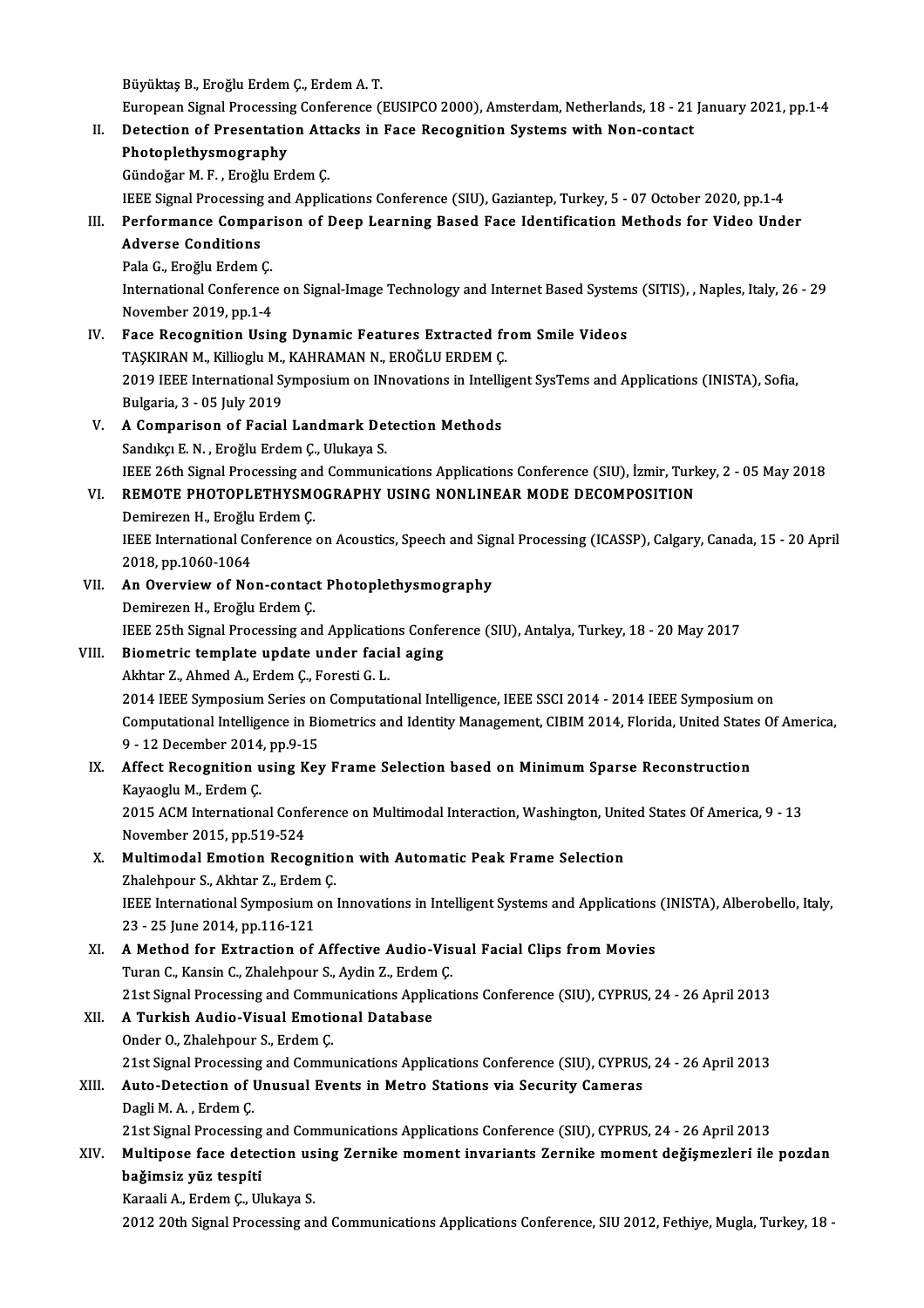20April2012

20 April 2012<br>XV. Inertial sensor fusion for 3D camera tracking 3B kamera takibi için eylemsizlik algilayicilarinin<br>hirlestirilmesi 20 April 2012<br>Inertial sensor<br>birleştirilmesi<br>Özer N. Erdem ( Inertial sensor fusion for 3D camera t<br>birleştirilmesi<br>Özer N., Erdem A. T. , Ercan A. Ö. , Erdem Ç.<br>2012 20th Signal Presessing and Communi

birleştirilmesi<br>Özer N., Erdem A. T. , Ercan A. Ö. , Erdem Ç.<br>2012 20th Signal Processing and Communications Applications Conference, SIU 2012, Fethiye, Mugla, Turkey, 18 -<br>20 April 2012 Özer N., Erdem<br>2012 20th Sigr<br>20 April 2012<br>Eosture extre 2012 20th Signal Processing and Communications Applications Conference, SIU 2012, Fethiye, Mugla, Turkey<br>20 April 2012<br>XVI. Feature extraction for facial expression recognition by canonical correlation analysis Kanonik<br>kan

20 April 2012<br>Feature extraction for facial expression recognition by canonical correlation<br>korelasyon analizi ile yüz ifadesinden duygu tanima için özniteli k çikarimi<br>Sakar C.O. Kursun Q. Karaali A. Erdam C Feature extraction for facial expression<br>korelasyon analizi ile yüz ifadesinden<br>Şakar C.O., Kurşun O., Karaali A., Erdem Ç.

korelasyon analizi ile yüz ifadesinden duygu tanima için özniteli k çikarimi<br>Şakar C. O. , Kurşun O., Karaali A., Erdem Ç.<br>2012 20th Signal Processing and Communications Applications Conference, SIU 2012, Fethiye, Mugla, T Sakar C. O. , Ku<br>2012 20th Sigr<br>20 April 2012<br>A hybrid fosi 2012 20th Signal Processing and Communications Applications Conference, SIU 2012, Fethiye, Mugla, Turkey, 18<br>20 April 2012<br>XVII. A hybrid facial expression recognition method based on neutral face shape estimation Yüz ifad

# 20 April 2012<br>XVII. A hybrid facial expression recognition method based on neutral face shape estimation Yüz ifadesi<br>tanima için nötr yüz şeklinin kestirilmesine dayali hibrit bir yöntem A hybrid facial exp<br>tanima için nötr yı<br>Ulukaya S., Erdem Ç.<br>2012.20th Signal Pre

2012 20th Signal Processing and Communications Applications Conference, SIU 2012, Fethiye, Mugla, Turkey, 18 -<br>20 April 2012 Ulukaya S., Erd<br>2012 20th Sigr<br>20 April 2012<br>ESTIMATION

## XVIII. ESTIMATION OF THE NEUTRAL FACE SHAPE USING GAUSSIAN MIXTURE MODELS 20 April 2012<br>**ESTIMATION OF T**<br>Ulukaya S., Erdem Ç.<br><sup>IEEE</sup> International C

IEEE International Conference on Acoustics, Speech and Signal Processing, Kyoto, Japan, 25 - 30 March 2012, pp.1385-1388 Ulukaya S., Erd<br>IEEE Internatio<br>pp.1385-1388<br>A comporient IEEE International Conference on Acoustics, Speech and Signal Processing, Kyoto, Japan, 25 - 30 March 2012,<br>pp.1385-1388<br>XIX. A comparison of geometrical facial features for affect recognition Duygu tanima için geometrik y

# pp.1385-1388<br>A comparison of geometrical fac<br>özniteliklerinin karşilaştirilmasi<br>Ulukaya S. Erdem C A comparison of g<br>özniteliklerinin ka<br>Ulukaya S., Erdem Ç.<br>2011 IEEE 19th Sign

özniteliklerinin karşilaştirilmasi<br>Ulukaya S., Erdem Ç.<br>2011 IEEE 19th Signal Processing and Communications Applications Conference, SIU 2011, Antalya, Turkey, 20 - 22 Ulukaya S., Erdem Ç.<br>2011 IEEE 19th Signal P<br>April 2011, pp.861-864<br>BANSAC Pasad Traini 2011 IEEE 19th Signal Processing and Communications Applications Conference, SIU 2011, Antalya, Turk<br>April 2011, pp.861-864<br>XX. RANSAC-Based Training Data Selection on Spectral Features for Emotion Recognition from<br>Spectra

# April 2011, pp.861-864<br>RANSAC-Based Train:<br>Spontaneous Speech<br>Boglaut E. Exgin E. Ende RANSAC-Based Training Data Selection<br>Spontaneous Speech<br>Bozkurt E., Erzin E., Erdem Ç., Erdem A.T.<br>BINK SSPest COST 2102 International Con

Spontaneous Speech<br>Bozkurt E., Erzin E., Erdem Ç., Erdem A. T.<br>PINK SSPnet-COST 2102 International Conference on Analysis of Verbal and Nonverbal Communication and<br>Enastment: The Presessing Issues, Budanest, Hungary, 7, 10 Bozkurt E., Erzin E., Erdem Ç., Erdem A. T.<br>PINK SSPnet-COST 2102 International Conference on Analysis of Verbal and Nonverbal Communic<br>Enactment: The Processing Issues, Budapest, Hungary, 7 - 10 September 2010, vol.6800, PINK SSPnet-COST 2102 International Conference on Analysis of Verbal and No<br>Enactment: The Processing Issues, Budapest, Hungary, 7 - 10 September 2010,<br>XXI. RANSAC-based Training Data Selection for Speaker State Recognitio Enactment: The Processing Issues, Budapest, Hungary, 7 - 10 September 2010, vol.6800, pp.36-38<br>RANSAC-based Training Data Selection for Speaker State Recognition<br>Bozkurt E., Erzin E., Erdem Ç., Erdem A. T.

RANSAC-based Training Data Selection for Speaker State Recognition<br>Bozkurt E., Erzin E., Erdem Ç., Erdem A. T.<br>12th Annual Conference of the International-Speech-Communication-Association 2011 (INTERSPEECH 2011),<br>Flarance Bozkurt E., Erzin E., Erdem Ç., Erdem A. T.<br>12th Annual Conference of the International-Speech<br>Florence, Italy, 27 - 31 August 2011, pp.3300-3301<br>COMBINING HAAR EEATURE AND SKIN COLOR 12th Annual Conference of the International-Speech-Communication-Association 2011 (INTERSPEECH<br>Florence, Italy, 27 - 31 August 2011, pp.3300-3301<br>XXII. COMBINING HAAR FEATURE AND SKIN COLOR BASED CLASSIFIERS FOR FACE DETEC

## Florence, Italy, 27 - 31 August 2011, pp.330<br>**COMBINING HAAR FEATURE AND SKIN**<br>Erdem Ç., Ulukaya S., Karaali A., Erdem A. T. COMBINING HAAR FEATURE AND SKIN COLOR BASED CLASSIFIERS FOR FACE DETECTION<br>Erdem Ç., Ulukaya S., Karaali A., Erdem A. T.<br>IEEE International Conference on Acoustics, Speech, and Signal Processing (ICASSP), Prague, Czech Rep Erdem Ç., Ulukaya S., Karaali<br>IEEE International Conferenc<br>27 May 2011, pp.1497-1500<br>INTERSPEECH 2009 emeti

IEEE International Conference on Acoustics, Speech, and Signal Processing (ICASSP), Prague, Czech Republic, 2<br>27 May 2011, pp.1497-1500<br>XXIII. INTERSPEECH 2009 emotion recognition challenge evaluation INTERSPEECH 2009 duyg

## 27 May 2011, pp.1497-1500<br>INTERSPEECH 2009 emotion recognition ch<br>yarişmasi değerlendirmesi<br>Bozkurt E., Erzin E., Eroğlu Erdem Ç., Erdem A. T. XXIII. INTERSPEECH 2009 emotion recognition challenge evaluation INTERSPEECH 2009 duygu tanima

yarişmasi değerlendirmesi<br>Bozkurt E., Erzin E., Eroğlu Erdem Ç., Erdem A. T.<br>18th IEEE Signal Processing and Communications Applications Conference, SIU 2010, Diyarbakır, Turkey, 22 - 24<br>April 2010, pp.216, 219 Bozkurt E., Erzin E., Eroğ<br>18th IEEE Signal Proces:<br>April 2010, pp.216-219<br>BANSAC based Traini 18th IEEE Signal Processing and Communications Applications Conference, SIU 2010, Diyarbakır, Turkey<br>April 2010, pp.216-219<br>XXIV. RANSAC-based Training Data Selection for Emotion Recognition from Spontaneous Speech<br>RPOČI U

- April 2010, pp.216-219<br>RANSAC-based Training Data Selection for Emotion Recognition from Spontaneous Speech<br>EROĞLU ERDEM Ç., BOZKURT E., ERZİN E., ERDEM A. T. RANSAC-based Training Data Selection for Emotion Recognition from Spontaneous Speech<br>EROĞLU ERDEM Ç., BOZKURT E., ERZİN E., ERDEM A. T.<br>ACM Multimedia Int. Workshop on Affective Interaction in Natural Environments (AFFINE)
- XXV. Use of Line Spectral Frequencies for Emotion Recognition from Speech<br>Bozkurt E., ERZIN E., EROĞLU ERDEM C., ERDEM A. T. ACM Multimedia Int. Workshop on Affective Interactic<br>Use of Line Spectral Frequencies for Emotion R<br>Bozkurt E., ERZİN E., EROĞLU ERDEM Ç., ERDEM A. T.<br>2010 20th International Conference on Pattern Besse 2010 20th International Conference on Pattern Recognition, Istanbul, Turkey, 23 - 26 August 2010 Bozkurt E., ERZIN E., EROĞLU ERDEM Ç., ERDEM A. T.<br>2010 20th International Conference on Pattern Recognition, Istanbul, Turkey, 23 - 26<br>XXVI. Authoring and presentation tools for distance learning over interactive TV
- 2010 20th International Conference on Pattern Recc<br><mark>Authoring and presentation tools for distance</mark><br>Gürel T. C. , Erdem T., Kermen A., Özkan M., Erdem Ç.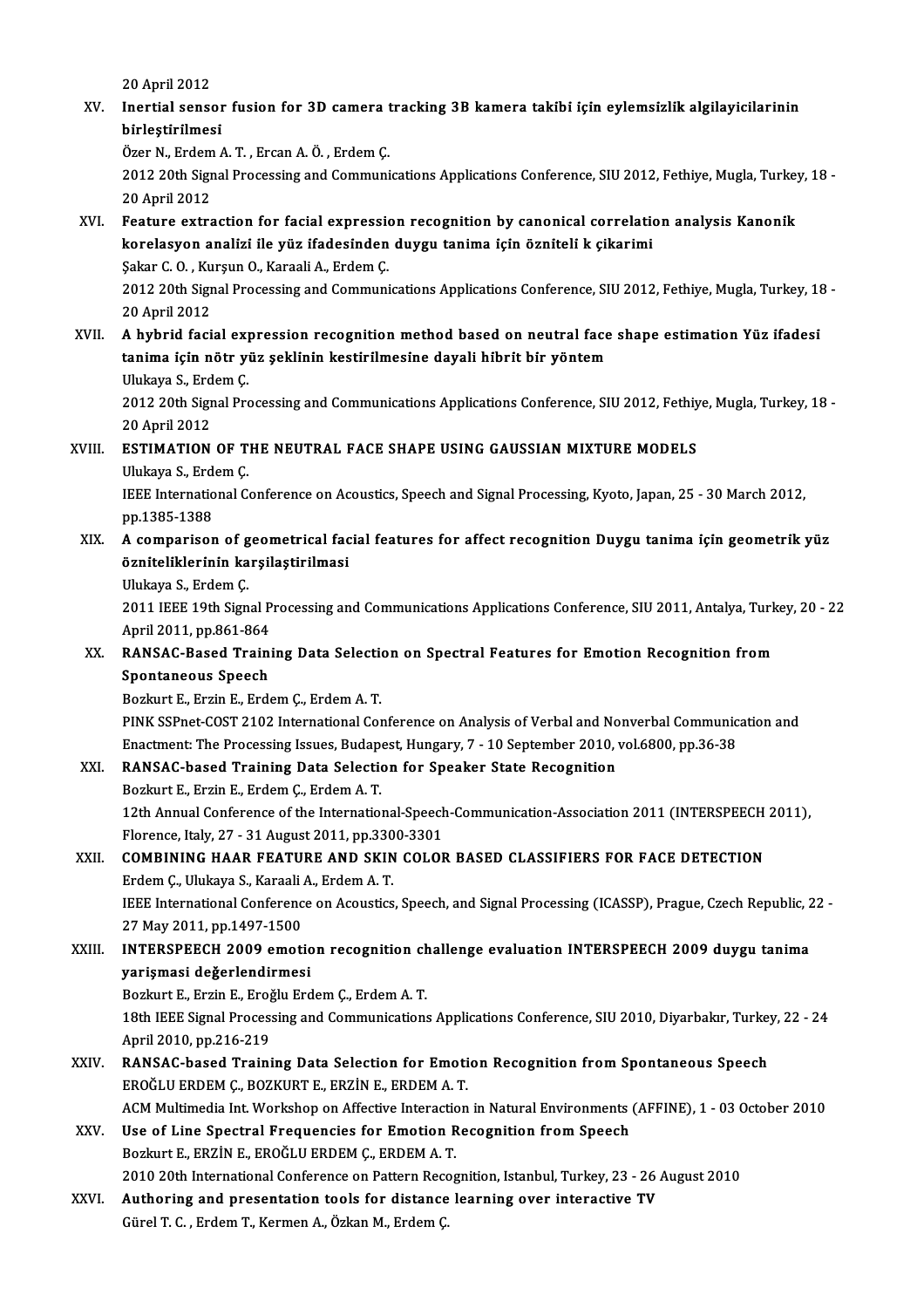8th European Conference on Interactive TV and Video, EuroITV 2010, Tampere, Finland, 9 - 11 June 2010, pp.63-<br>66 8th<br>66<br>Im 8th European Conference on Interactive TV and Video, EurolTV 2010, T.<br>66<br>XXVII. Improving Automatic Emotion Recognition from Speech Signals<br>Register F. Frin F. Endem C. Endem A. T.

|               | 66                                                                                                                                  |
|---------------|-------------------------------------------------------------------------------------------------------------------------------------|
| XXVII.        | <b>Improving Automatic Emotion Recognition from Speech Signals</b>                                                                  |
|               | Bozkurt E., Erzin E., Erdem C., Erdem A.T.                                                                                          |
|               | 10th INTERSPEECH 2009 Conference, Brighton, United Kingdom, 6 - 10 September 2009, pp.312-313                                       |
| XXVIII.       | Automatic Emotion Recognition for Facial Expression Animation from Speech                                                           |
|               | Bozkurt E., Erzin E., Erdem Ç., Erdem A.T.                                                                                          |
|               | IEEE 17th Signal Processing and Communications Applications Conference, Antalya, Turkey, 9 - 11 April 2009,                         |
|               | pp 271-272                                                                                                                          |
| XXIX.         | Keyframe reduction techniques for motion capture data                                                                               |
|               | Oender O., Gueduekbay U., Oezguec B., Erdem T., Erdem Ç., Oezkan M.                                                                 |
|               | 3DTV Conference - True Vision - Capture, Transmission and Display of 3D Video, İstanbul, Turkey, 28 - 30 May                        |
|               | 2008, pp 293-296                                                                                                                    |
| XXX.          | Speech-driven automatic facial expression synthesis                                                                                 |
|               | Bozkurt E., Erdem Ç., Erzin E., Erdem T., Oezkan M., Tekalp A. M.                                                                   |
|               | 3DTV Conference - True Vision - Capture, Transmission and Display of 3D Video, İstanbul, Turkey, 28 - 30 May                        |
|               | 2008, pp 253-254                                                                                                                    |
| XXXI.         | UNSUPERVISED DANCE FIGURE ANALYSIS FROM VIDEO FOR DANCING AVATAR ANIMATION                                                          |
|               | Ofli F., Erzin E., Yemez Y., Tekalp A. M., Erdem Ç., Erdem A. T., Abaci T., Ozkan M. K.                                             |
|               | 15th IEEE International Conference on Image Processing (ICIP 2008), California, United States Of America, 12 - 15                   |
|               | October 2008, pp.1484-1487                                                                                                          |
| XXXII.        | Mid-air display for physical exercise and gaming                                                                                    |
|               | Rakkolainen I., Erdem T., Utku B., Erdem Ç., Özkan M.                                                                               |
|               | 1st International Conference on 3DTV, 3DTV-CON 2007, Kos, Greece, 7 - 09 May 2007                                                   |
| <b>XXXIII</b> | Comparison of phoneme and viseme based acoustic units for speech driven realistic lip animation                                     |
|               | Bozkurt E., Erdem Ç., Erzin E., Erdem T., Oezkan M.                                                                                 |
|               | 1st International Conference on 3DTV, Kos Isl, Greece, 7 - 09 May 2007, pp 85-86                                                    |
| <b>XXXIV</b>  | Prosody-driven head-gesture animation                                                                                               |
|               | Sargin M. E., Erzin E., Yemez Y., Tekalp A. M., Erdem A. T., Erdem Ç., Oezkan M.                                                    |
|               | 32nd IEEE International Conference on Acoustics, Speech and Signal Processing, Hawaii, United States Of America,                    |
|               | 15 - 20 April 2007, pp 677-678                                                                                                      |
| <b>XXXV</b>   | Interactive "immaterial" screen for performing arts                                                                                 |
|               | Rakkolainen I., Erdem T., Erdem Ç., Ozkan M., Laitinen M.                                                                           |
|               | 14th Annual ACM International Conference on Multimedia, MM 2006, Santa Barbara, CA, United States Of America,                       |
|               | 23 - 27 October 2006, pp.185-188                                                                                                    |
| XXXVI.        | Combined filtering and key-frame reduction of motion capture data with application to 3DTV                                          |
|               | Onder O., Erdem Ç., Erdem T., Gudukbay U., Ozguc B.                                                                                 |
|               | 14th International Conference in Central Europe on Computer Graphics, Visualization and Computer Vision, Plzen,                     |
|               | Czech Republic, 30 January - 03 February 2006, pp.29-30                                                                             |
| <b>XXXVII</b> | Temporal stabilization of video object segmentation for 3D-TV applications                                                          |
|               | Erdem Ç., Ernst F., Redert A., Hendriks E.                                                                                          |
|               | International Conference on Image Processing (ICIP 2004), Singapore, Singapore, 24 - 27 October 2004, pp.357-                       |
|               | 360                                                                                                                                 |
| XXXVIII.      | Performance measures for video object segmentation and tracking                                                                     |
|               | Erdem Ç., Sankur B., Tekalp A.                                                                                                      |
|               | Conference on Visual Communications and Image Processing 2003, LUGANO, Switzerland, 8 - 11 July 2003,                               |
|               | vol 5150, pp 29-40                                                                                                                  |
| <b>XXXIX</b>  | Metrics for performance evaluation of video object segmentation and tracking without ground-truth<br>Erdem Ç., Tekalp A., Sankur B. |
|               | International Conference on Image Processing (ICIP 2001), Thessaloniki, Greece, 7 - 10 October 2001, pp.69-72                       |
| XL.           | Non-rigid object tracking using performance evaluation measures as feedback                                                         |
|               |                                                                                                                                     |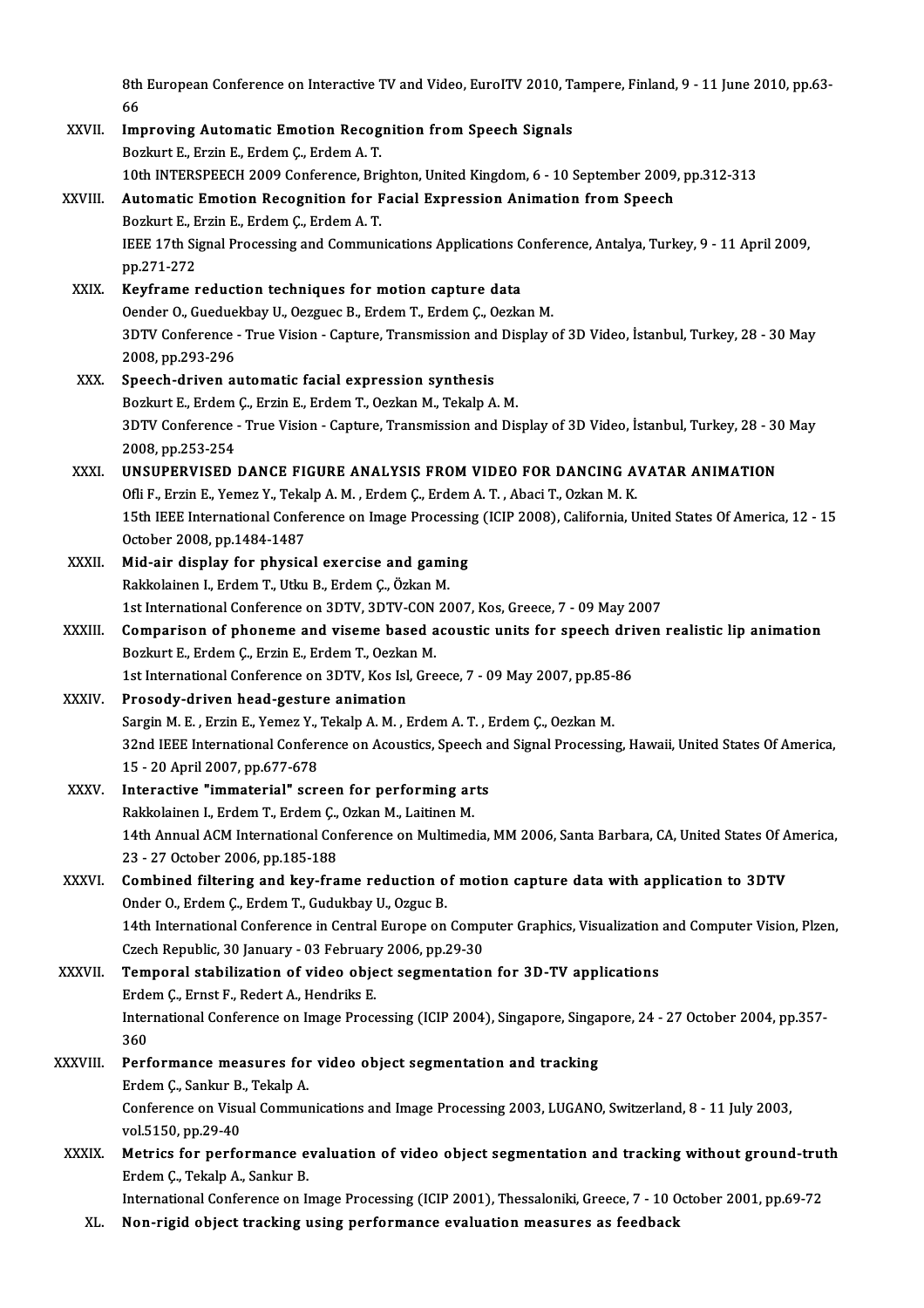endem Ç., Sankur B., Tekalp A.<br>Conference en Computer Vicio

Conference on Computer Vision and Pattern Recognition, Hawaii, United States Of America, 8 - 14 December 2001,<br>pp.323-330 Erdem Ç., Sa<br>Conference<br>pp.323-330<br>Porforman Conference on Computer Vision and Pattern Recognition, Hawaii, United States<br>pp.323-330<br>XLI. Performance evaluation metrics for object-based video segmentation

## pp.323-330<br>Performance eval<br>Erdem Ç., Sankur B.<br>2000 10th Europea Erdem Ç., Sankur B.<br>2000 10th European Signal Processing Conference, EUSIPCO 2000, Tampere, Finland, 4 - 08 September 2000 Erdem Ç., Sankur B.<br>2000 10th European Signal Processing Conference, EUSIPC<br>XLII. Projection-based registration of radiological images<br>Freğlu C. Cetin A. E

# 2000 10th European<br>Projection-based<br>Eroğlu Ç., Çetin A. E.<br><sup>Oth European Signal</sub></sup>

Projection-based registration of radiological images<br>Eroğlu Ç., Çetin A. E.<br>9th European Signal Processing Conference, EUSIPCO 1998, Island of Rhodes, Greece, 8 - 11 September 1998<br>The effect of image stabilization on the

Eroğlu Ç., Çetin A. E.<br>9th European Signal Processing Conference, EUSIPCO 1998, Island of Rhodes, Greece, 8 - 11 September 1<br>XLIII. The effect of image stabilization on the performance of the MPEG-2 video coding algorithm<br> 9th European Signa<br><mark>The effect of ima<sub>l</sub><br>Erdem A., Eroglu Ç.</mark><br>Visual Communisati The effect of image stabilization on the performance of the MPEG-2 video coding algorithm<br>Erdem A., Eroglu Ç.<br>Visual Communications and Image Processing 1998 Conference, San-Jose, Costa Rica, 28 - 30 January 1998,

vol.3309,pp.272-277 Visual Communications and Image Processing 1998 Conference, San-Jose, Costa Rica, 28 - 30 Jan<br>vol.3309, pp.272-277<br>XLIV. A past algorithm for subpixel accuracy image stabilization for digital film and video

# vol.3309, pp.272-27<br><mark>A past algorithm</mark><br>Eroglu Ç., Erdem A.<br>Vieuel Communicati A past algorithm for subpixel accuracy image stabilization for digital film and video<br>Eroglu Ç., Erdem A.<br>Visual Communications and Image Processing 1998 Conference, San-Jose, Costa Rica, 28 - 30 January 1998,<br>vol 3300 pp

Eroglu Ç., Erdem A.<br>Visual Communications and Image Processing 1998 Conference, San-Jose, Costa Rica, 28 - 30 January 1998,<br>vol.3309, pp.786-797

## Supported Projects

EroğluErdemÇ.,KorçakÖ.,VarlıS.,TUBITAKProject,Semi-supervised Federated Learning,2022 -2024 Eroğlu Erdem Ç., Korçak Ö., Varlı S., TUBITAK Project, Semi-supervised Federated Learning, 2022 - 2024<br>Eroğlu Erdem Ç., Korçak Ö., Varlı S., TUBITAK Project, Semi-supervised Federated Learning, 2022 - 2024<br>2017 - 2020 Eroğlu Erden<br>Eroğlu Erden<br>2017 - 2020<br>Eroğlu Erden Eroğlu Erdem Ç., TUBITAK Project, Soft Biometric Data Extraction from Spontaneous Multimodal Affective Face Vide<br>2017 - 2020<br>Eroğlu Erdem Ç., TUBITAK Project, Spontaneous Affect Recognition from Speech and Facial Expressio

2017 - 2020<br>Eroğlu Erdem Ç., TUBITAK Project, Spontaneous Affect Recognition from Speech and Facial Expressions for Human<br>Computer Interaction, 2010 - 2013 Eroğlu Erdem Ç., TUBITAK Project, Spontaneous Affect Recognition from Speech and Facial Expressions for Huma<br>Computer Interaction, 2010 - 2013<br>Eroğlu Erdem Ç., Erdem A. T. , TUBITAK Project, 3D Tracking of Head Motion usin

Computer Interaction, 2010 - 2013<br>Eroğlu Erdem Ç., Erdem A. T. , TUBITAK Projec<br>Augmented Reality Applications, 2010 - 2013<br>Eroğlu Erdem G. Özkon M. TUBITAK Project I Eroğlu Erdem Ç., Erdem A. T. , TUBITAK Project, 3D Tracking of Head Motion using Visual and Inertial Sen<br>Augmented Reality Applications, 2010 - 2013<br>Eroğlu Erdem Ç., Özkan M., TUBITAK Project, Digital TV-based Interactive

Augmented Reality Applications, 2010 - 2013<br>Eroğlu Erdem Ç., Özkan M., TUBITAK Project, Digital TV-based Interactive Education System, 2007 - 2010<br>Eroğlu Erdem Ç., Onural L., FP6 Project, IST FP6 Network of Excellence on 3 Eroğlu Erdem Ç., Özkan M., TUBITAK Project, Digital TV-bas<br>Eroğlu Erdem Ç., Onural L., FP6 Project, IST FP6 Network of<br>Television Capture Transmission and Display, 2004 - 2008<br>Eroğlu Erdem C. Özkan M. TUBITAK Project 3 D.C Eroğlu Erdem Ç., Onural L., FP6 Project, IST FP6 Network of Excellence on 3DTV Integrated Th<br>Television Capture Transmission and Display, 2004 - 2008<br>Eroğlu Erdem Ç., Özkan M., TUBITAK Project, 3-D Game-based E-learning sy

Television Capture Transmission and Display, 2004 - 2008<br>Eroğlu Erdem Ç., Özkan M., TUBITAK Project, 3-D Game-based E-learning system, 2005 - 2007<br>Eroğlu Erdem Ç., Özkan M., TUBITAK Project, Lip Reading System for Hard-of-

## **Scientific Refereeing**

Scientific Refereeing<br>TUBITAK Project, 1501 - Industry R & D Projects Support Program, TÜBİTAK - TEYDEB, Turkey, September 2019<br>TUBITAK Project, 1991 - Program for Supporting Scientific and Technological Besearch Projects, TUBITAK Project, 1001 - Program for Supporting Scientific and Technological Research Projects, TÜBİTAK, Turkey,<br>January 2019 TUBITAK Proj<mark>e</mark><br>TUBITAK Proje<br>January 2019<br>TTCV TÜPITA

TTGV,TÜBİTAK-TTGV-TÜSİAD,Turkey,October 2018

January 2019<br>TTGV, TÜBİTAK-TTGV-TÜSİAD, Turkey, October 2018<br>TUBITAK Project, 2219 - Yurt Dışı Doktora Sonrası Araştırma Burs Programı, TÜBİTAK, Turkey, January 2018<br>TUBITAK Project, 1003 - Priority Arees P&D Projects Sunn TTGV, TÜBİTAK-TTGV-TÜSİAD, Turkey, October 2018<br>TUBITAK Project, 2219 - Yurt Dışı Doktora Sonrası Araştırma Burs Programı, TÜBİTAK, Turkey, January 2<br>TUBITAK Project, 1003 - Priority Areas R&D Projects Support Program, TÜB TUBITAK Project, 2219 - Yurt Dışı Doktora Sonrası Araştırma Burs Programı, TÜBİTAK, Turkey, January 2018<br>TUBITAK Project, 1003 - Priority Areas R&D Projects Support Program, TÜBİTAK, Turkey, January 2017<br>H2020 Project, FET H2020 Project, FET, H2020 Future & Emerging Technologies Project, Avrupa Komisyonu, Belgium, January 2015<br>Scientific Consultations

Scie**ntific Consultations**<br>UYKAPNE, Project Consultancy, Marmara University, Faculty Of Engineering, Computer Engineering, Turkey, 2019 -<br>Continues **Continues**<br>Continues